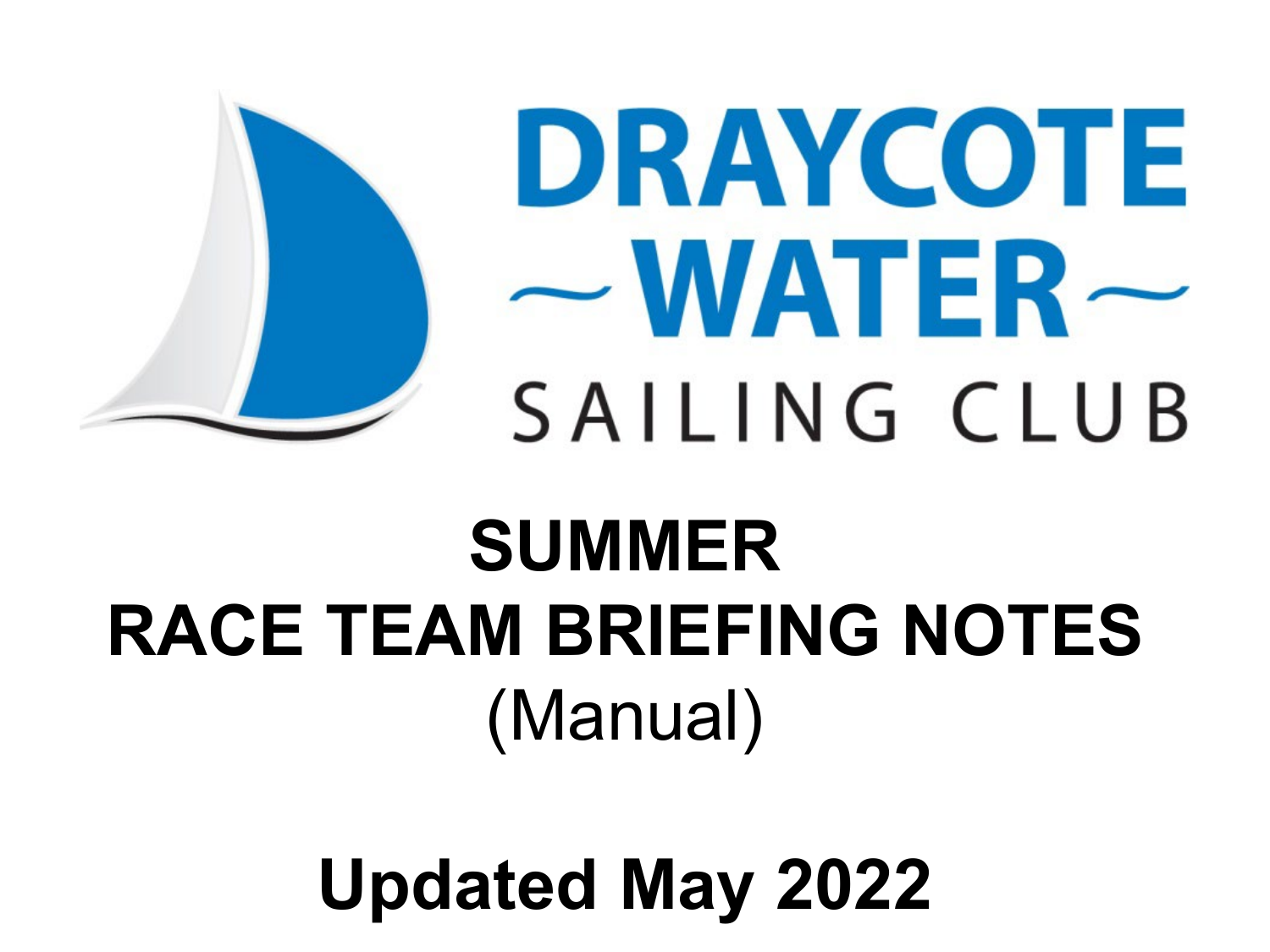

## **KEY POINTS FOR OOD**

- **Sunday & Wednesday racing is now all AVERAGE LAP:** 
	- **Once you finish 1 boat, finish them all**
- **OOD chooses course, but start & finish must be in same place**

### **RECORDING LAPS / RESULTS**

- **Record every boat** (& its time) **as it goes through the gate each lap in the order it goes through** (no need to keep fleets separate)
- **You decide when to finish & finish everyone from then on**
- **BUT consider finishing very slow boats** (Optimists, Teras) **before everyone else – no need to hoot, just tell them they're finished / get a RIB to tell them**
- **At the finish just keep recording every boat** (& its time) **as it goes through the gate in the order it goes through** (no need to keep fleets separate)
- **On shore transfer the results to signing on sheets – YOU MUST DO THIS WEDNESDAYS**
- **The wind often dies in the evening: Need to set a relatively short course to allow for this** (aiming for fastest in Start 1 to lap in c. 15 mins)
- **When deciding when to finish, consider the dying wind, failing light & time the water closes. If told by Club Manager / bosun to shorten the course, you MUST**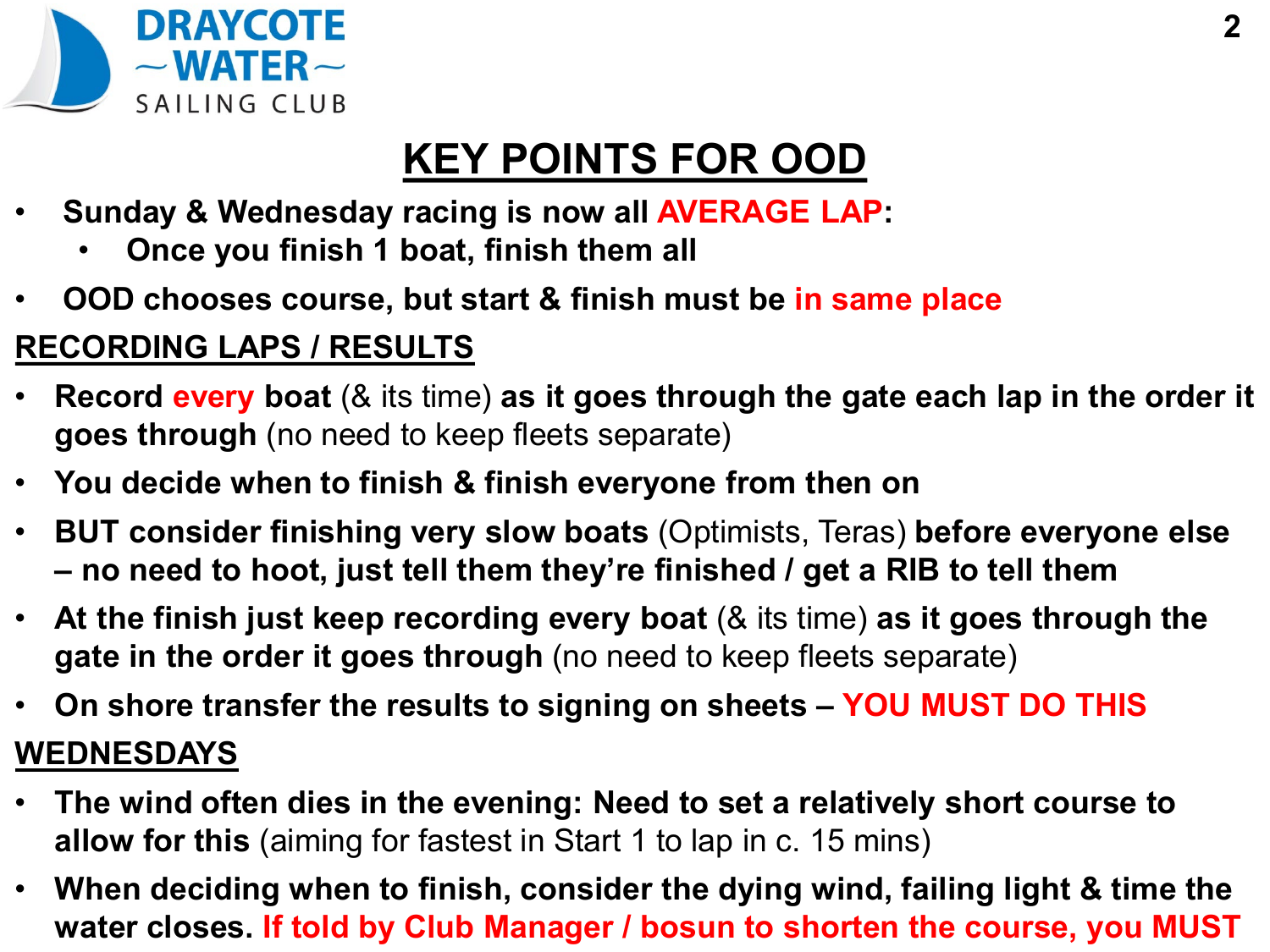

### **FORMATS**

**SUNDAYS** Not before

| $\cdot$ Race 1 | 5 starts, c. 1 hour | 1st warning signal: 11.00 |  |
|----------------|---------------------|---------------------------|--|
|                |                     |                           |  |

• **Race 2 4 starts, c. 1 hour 1st warning signal: 13.15**

### **WEDNESDAYS**

- **Race 4 starts, c. 50 mins\* 1st warning signal: 19.00#**
- \* Dependent on wind / light
- # First 2 & last 2 Wednesdays, racing starts 30 minutes earlier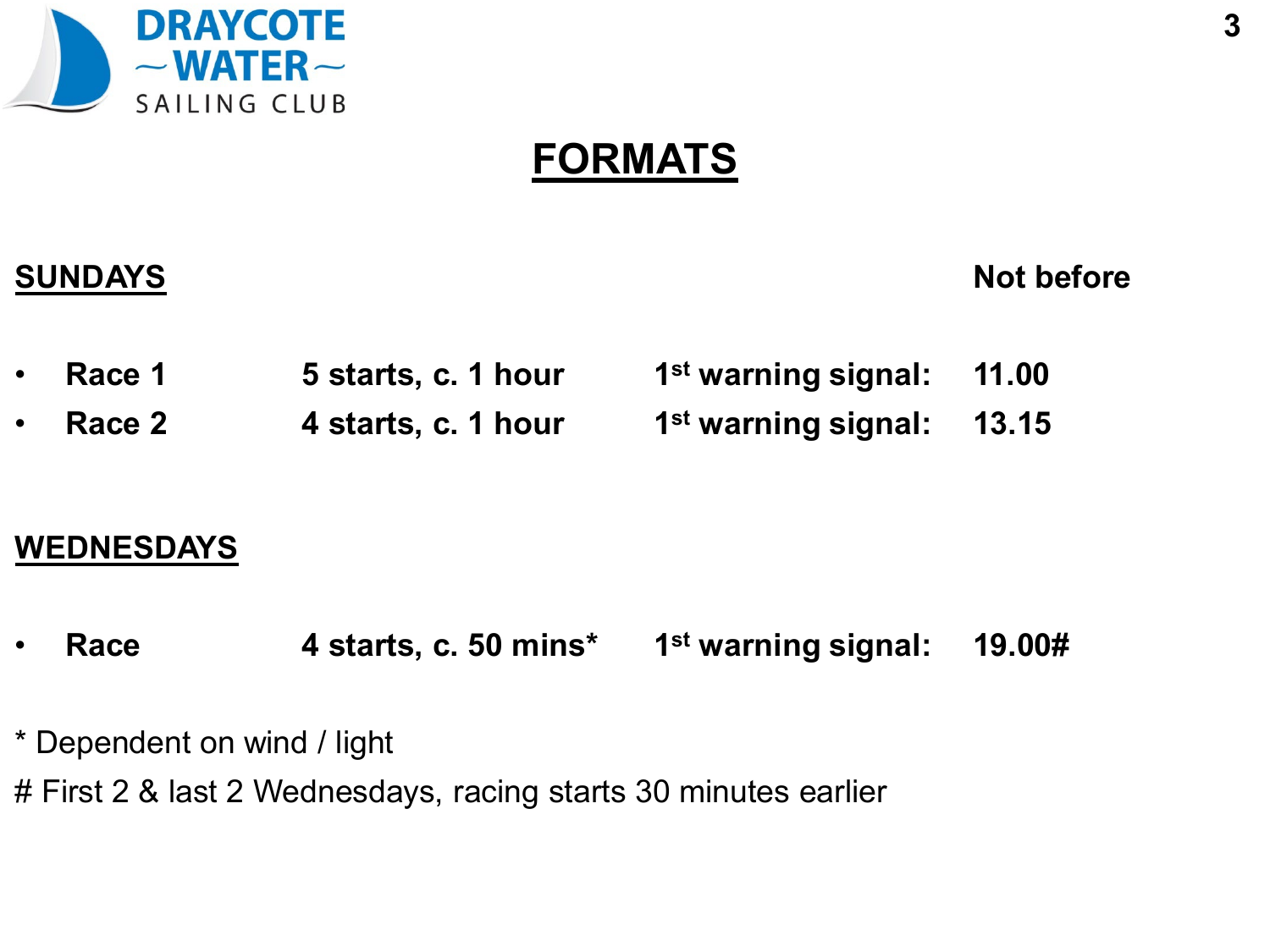

**STAGES**

|                |                                                   | <b>Slide</b> |
|----------------|---------------------------------------------------|--------------|
| $\mathbf 1$ .  | <b>PREPARATION</b>                                | 5            |
| 2.             | <b>SET THE COURSE</b>                             | 7            |
| 3 <sub>1</sub> | <b>SET THE START LINE &amp; PUT UP THE COURSE</b> | 11           |
| 4.             | <b>RUN THE SEQUENCE</b>                           | 14           |
| 5.             | <b>RECORDING BOATS EACH LAP</b>                   | 19           |
| 6.             | <b>FINISH THE RACE</b>                            | 20           |
| 7 <sub>1</sub> | <b>BETWEEN RACES - SUNDAYS</b>                    | 21           |
| 8.             | <b>PRODUCE THE RESULTS</b>                        | 22           |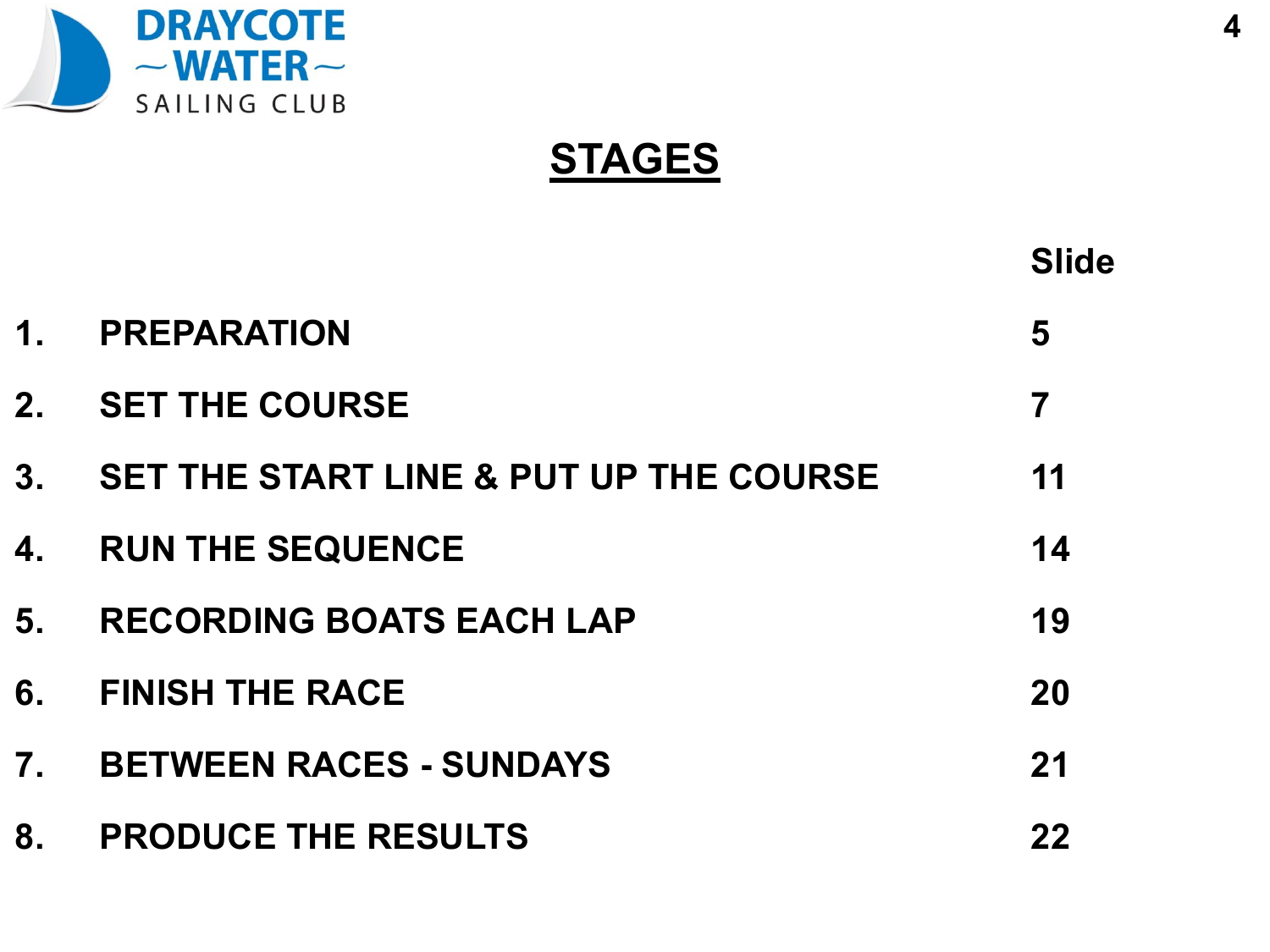

## **1. PREPARATION**

- **1. Read the instructions** (based on this & available online)
- **2. Look on WindGuru / XCWeather** to see the forecast
- **3. Turn up by:** Sun: 09.30; Wed: 18.00 (17.30 1st 2 & last 2 Weds)
- **4. Put out the signing on sheets:**

Sun Race 1: 5 sheets; Wed: 4 sheets

- **5. Meet your fellow OD** The automated system is easily run by 2 people or 1 at a pinch. If there's only you, talk to Dave / Matt for extra support
- **6. Talk to Bosun** (issues for the day other use of the water, training, etc)
- **7. Get the equipment together** (see next page)
- **8.** Put on appropriate clothes warm layers, waterproofs & buoyancy aid (wetsuits not advisable; you can borrow waterproofs from the club)
- **9. Briefed on committee boat by bosun** (all 18+ can drive, unless bosun says otherwise based on experience / conditions, but must be briefed)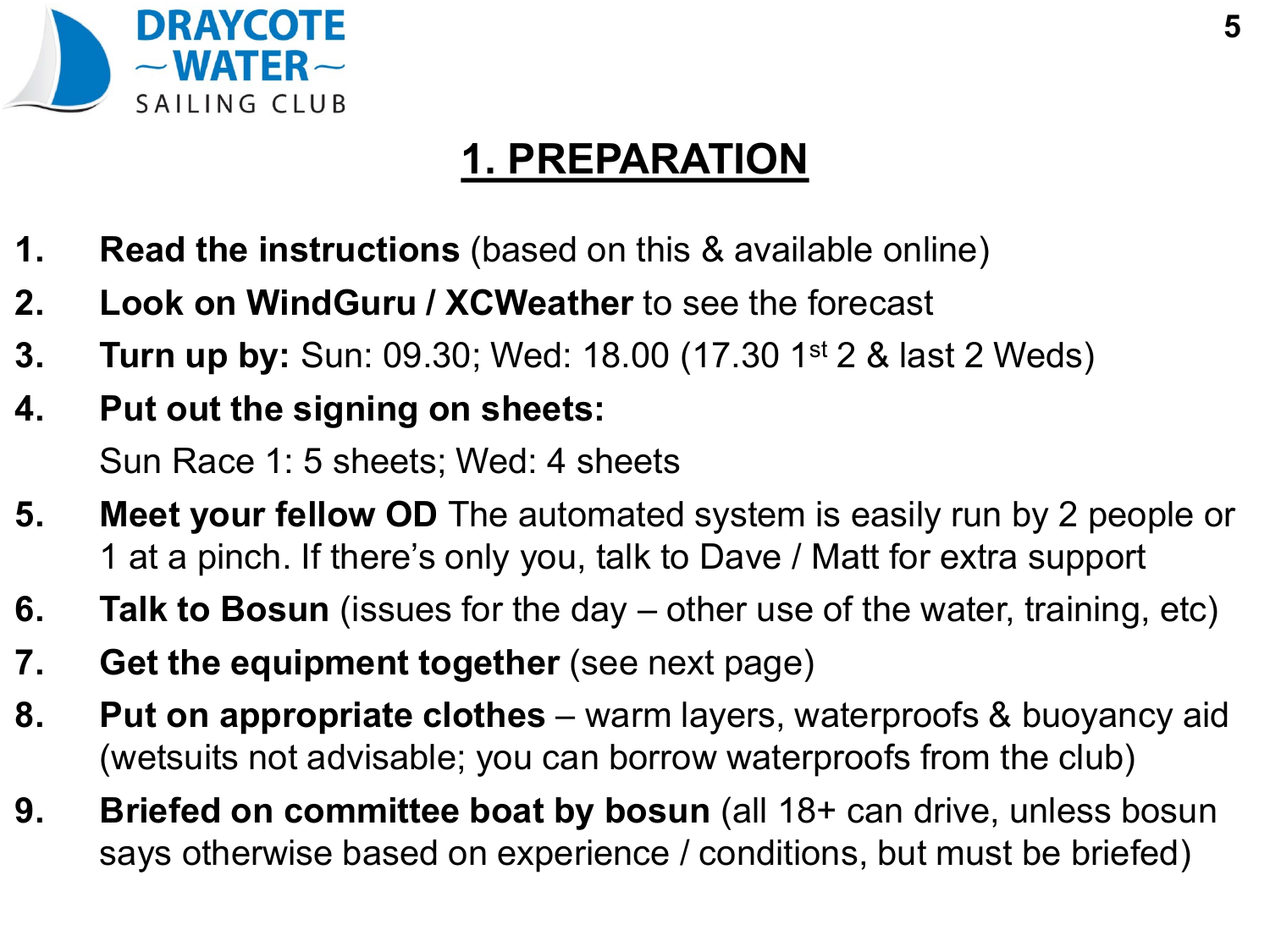

#### **1. PREPARATION 6**

### **GET THE EQUIPMENT TOGETHER Flags:**





**Green** (On Station)





**Answering Pennant** (Postponement)



**Flag H** (Signals Ashore)

**Flag L**

(Change of course)



**First Substitute** (General Recall)



**Flag N** (Abandonment)



**Flag A** (No More Racing)

### • **Check –** never just take what's in the box

• **X & First Substitute are on either end of a pole** (so can be raised quickly if individual or general recall) & will be on the boat

**Stopwatches** (preferably 2)**:**

• **Set to -5 minutes:** Press 'Mode' until '5M ↓+↑' appears: set right. If '1M ↓+↑' appears, press 'Prog' till this becomes '5M ↓+↑'.

### **Course letters**

### **Burgee**

**Paperwork** (maps of lake, these instructions, lap sheets, blank paper)

### **Pens / pencils**

**Bosun will provide:**

- **Start mark**
- **Yellow cylindrical moveable mark**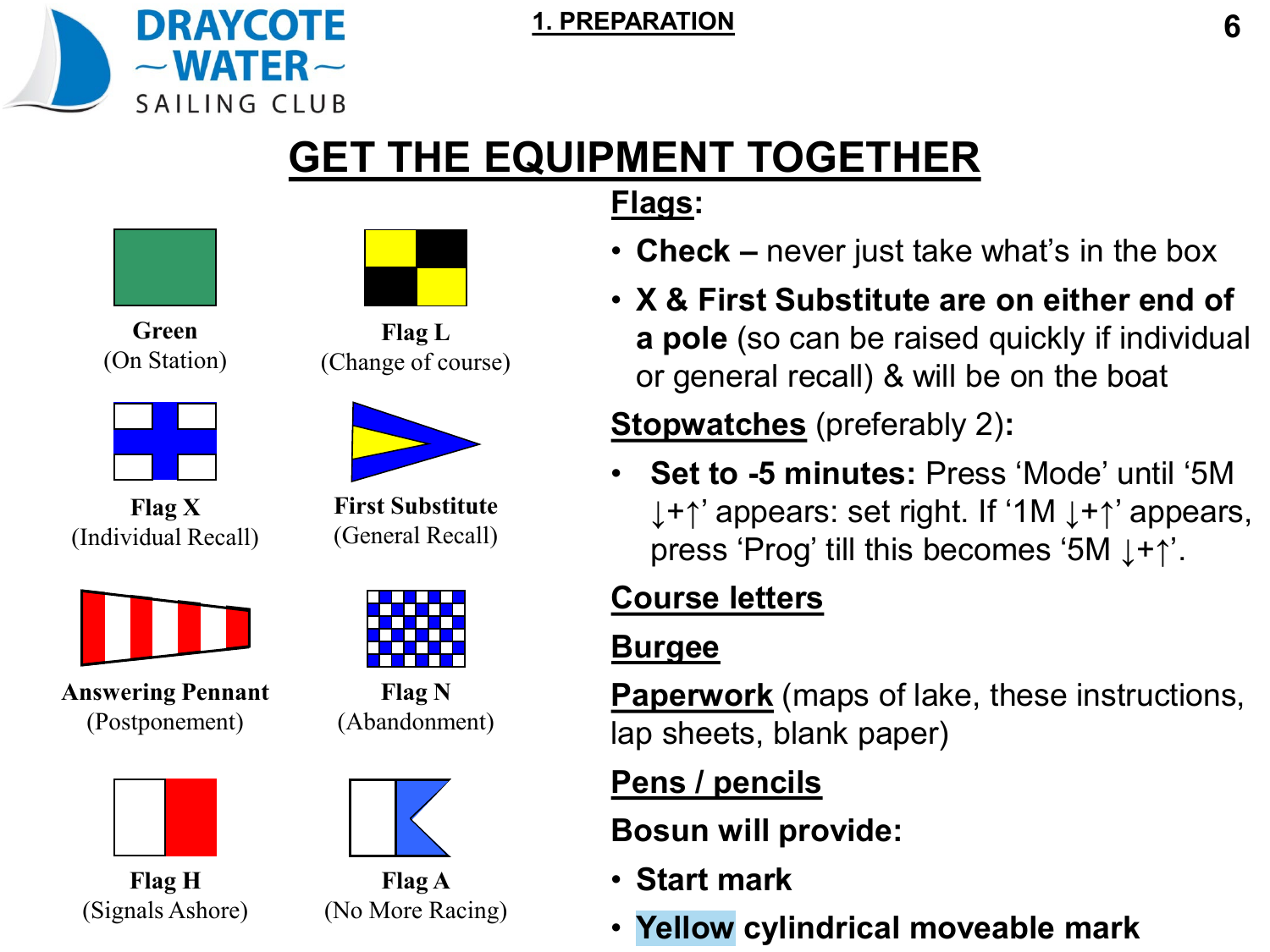

## **2. SET THE COURSE**

- **1. Identify wind direction & strength** taking note of forecast changes
- **2. Have a look at the course options on page 10**
- **3. Get on the water early**
- **4. Think about the length of the course**

| Race           | Intended race length                       | First start lap      |  |
|----------------|--------------------------------------------|----------------------|--|
| Sun Race 1 & 2 | $c.60$ mins                                | c. $20 \text{ mins}$ |  |
| Wed            | c. 50 mins (depending on light) c. 15 mins |                      |  |

- **5. Identify the core part of the course**
	- **Leeward & windward marks** (try to avoid windward shore under hill)
	- **Recommend use yellow moveable mark as windward mark** (can be in exactly right direction & distance & can be moved up to sequence start)
	- **Leave the first mark to port** (unless specifically need to do otherwise)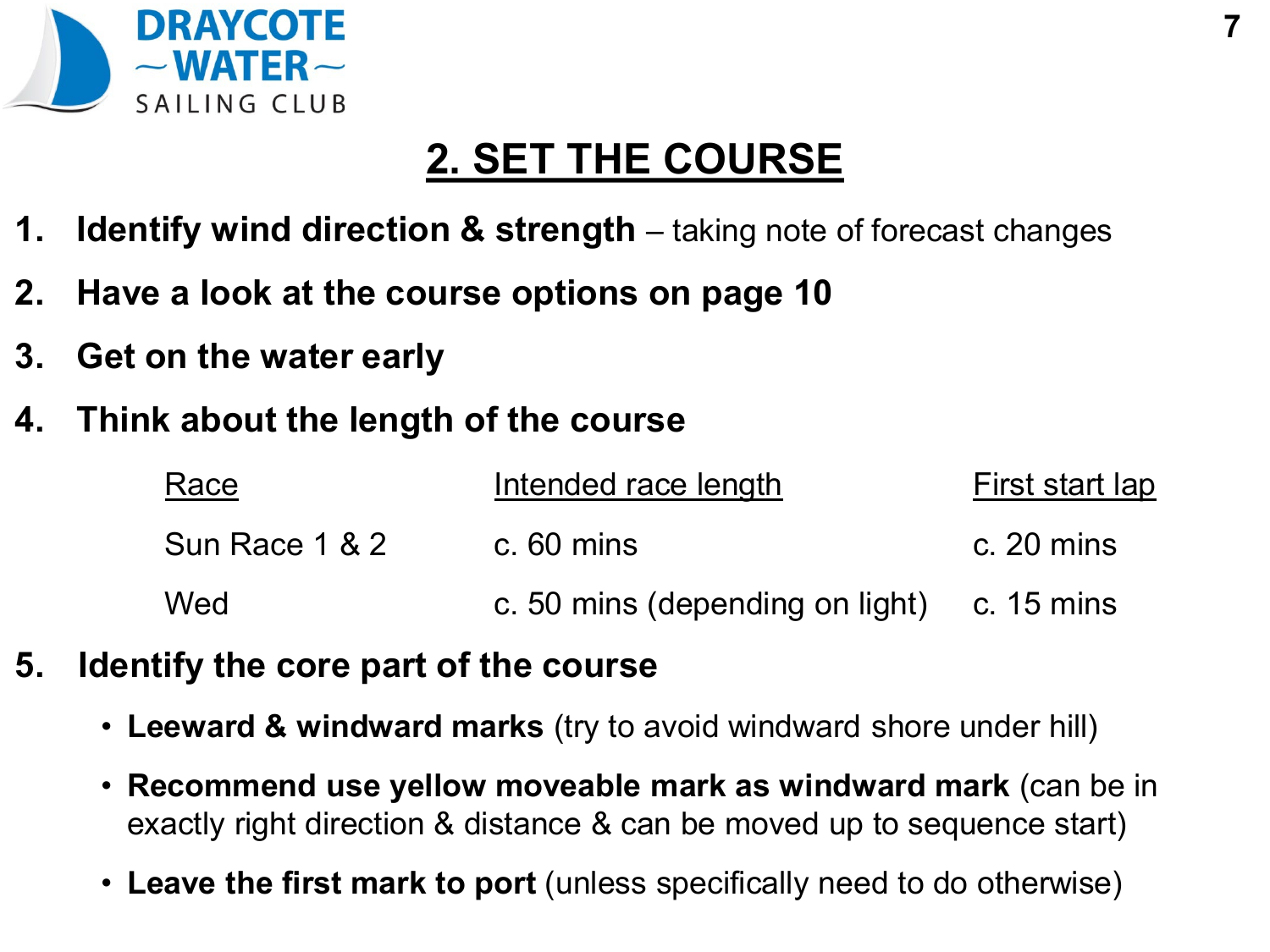

#### **2. SET THE COURSE**

### **THE CORE PART OF THE COURSE**



**The start line would normally be a short way to windward of the leeward mark using the start buoy.** 

**It then becomes the 'gate' & finishing line for everyone. It should only be used once each lap – at the end of the lap.**

**Starting at a Club mark is not an option.** 

**Windward mark recommended to be yellow cylindrical moveable mark** (this can be moved, up until the start sequence to give the best beat)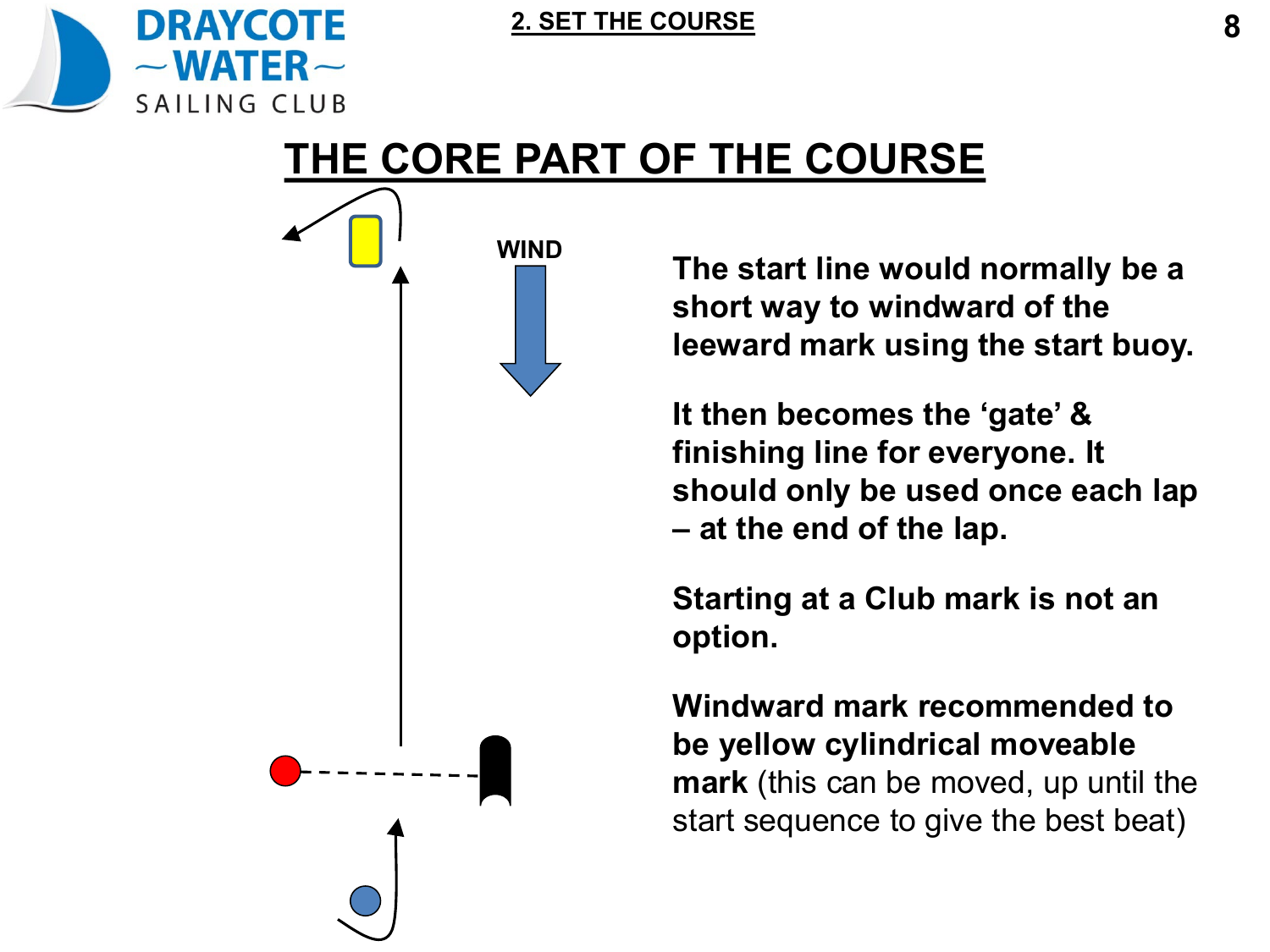



## **CREATING THE REST OF THE COURSE**

- **1. Try to keep course away from a windward shore. Avoid:**
	- **C, D, E or F in anything with north in it**
	- **M, K, OL, J in anything with south in it**
- **2. Recommend use yellow cylindrical moveable mark as windward mark**
- **3. Other points:** 
	- **Fetches – try to avoid**
	- **Reaches – tight or broad, depending on wind conditions**
	- **Runs – try to include a dead run, but consider avoiding when really windy**
	- **Second beat – if shifty, good to have a slightly different direction**
	- **Marks – if a mark could be rounded either side it probably shouldn't be in** (unless keeping away from shallows)
		- **Gate – only use once each lap – at the end of the lap**

| <b>Wind strength</b> | <b>Beam reaches</b> | <b>Broad reaches</b>  | <b>Runs</b>      | <b>Gybes</b>               |
|----------------------|---------------------|-----------------------|------------------|----------------------------|
| Up to 8mph           | Short / not many    | Avoid                 | Dead runs please | Yes                        |
| $8-15$ mph           | Yes                 | Short / not many      | Dead runs please | Yes                        |
| $15-25$ mph          | Short / not many    | Yes please            | Not many         | Not near the walls         |
| $26+mph$             | No.                 | $135^{\circ}$ is good | Avoid            | Avoid / not near the walls |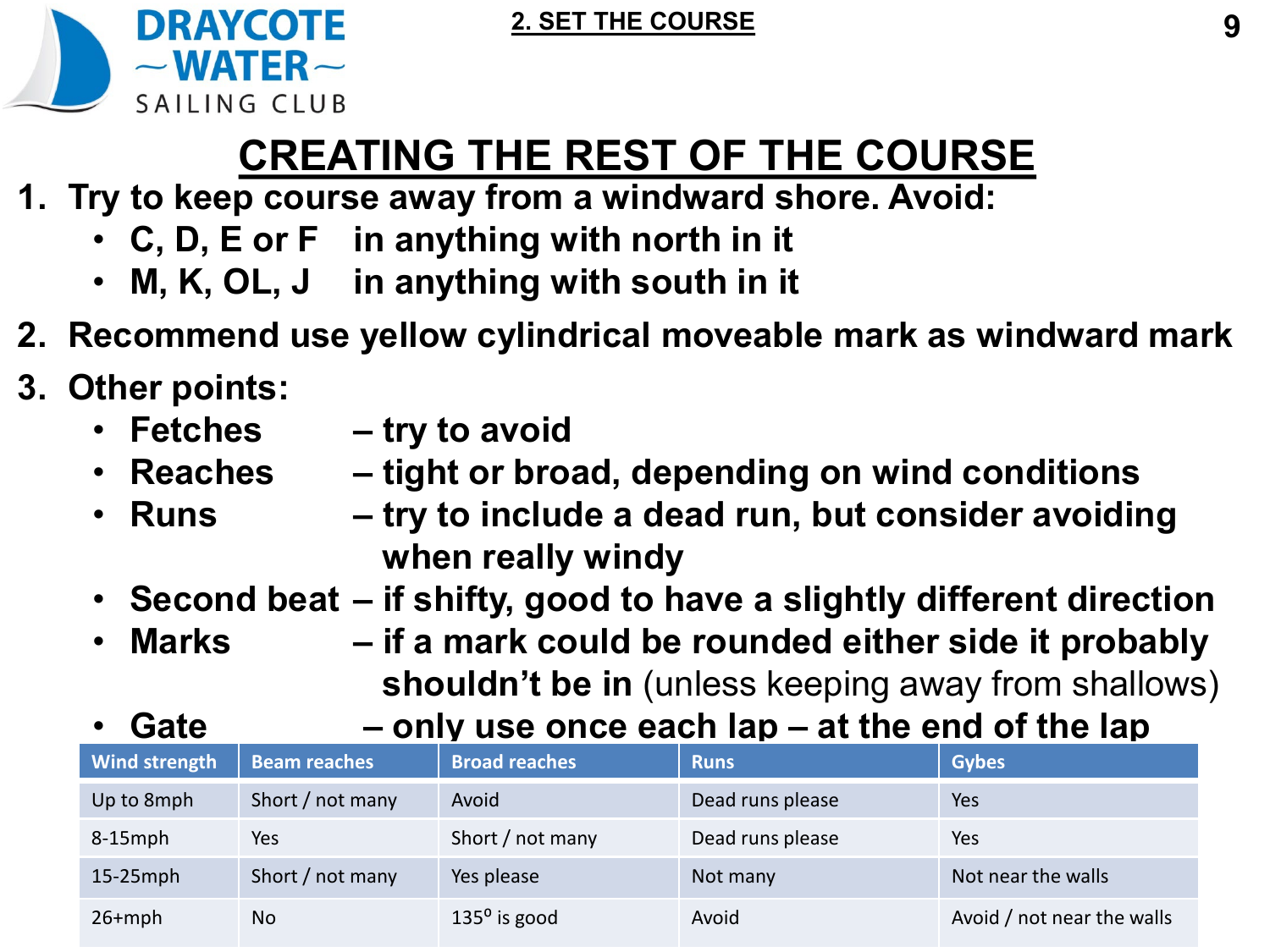

## **SOME COURSE OPTIONS**

### **You might like to consider some of these, or a combination of them:**

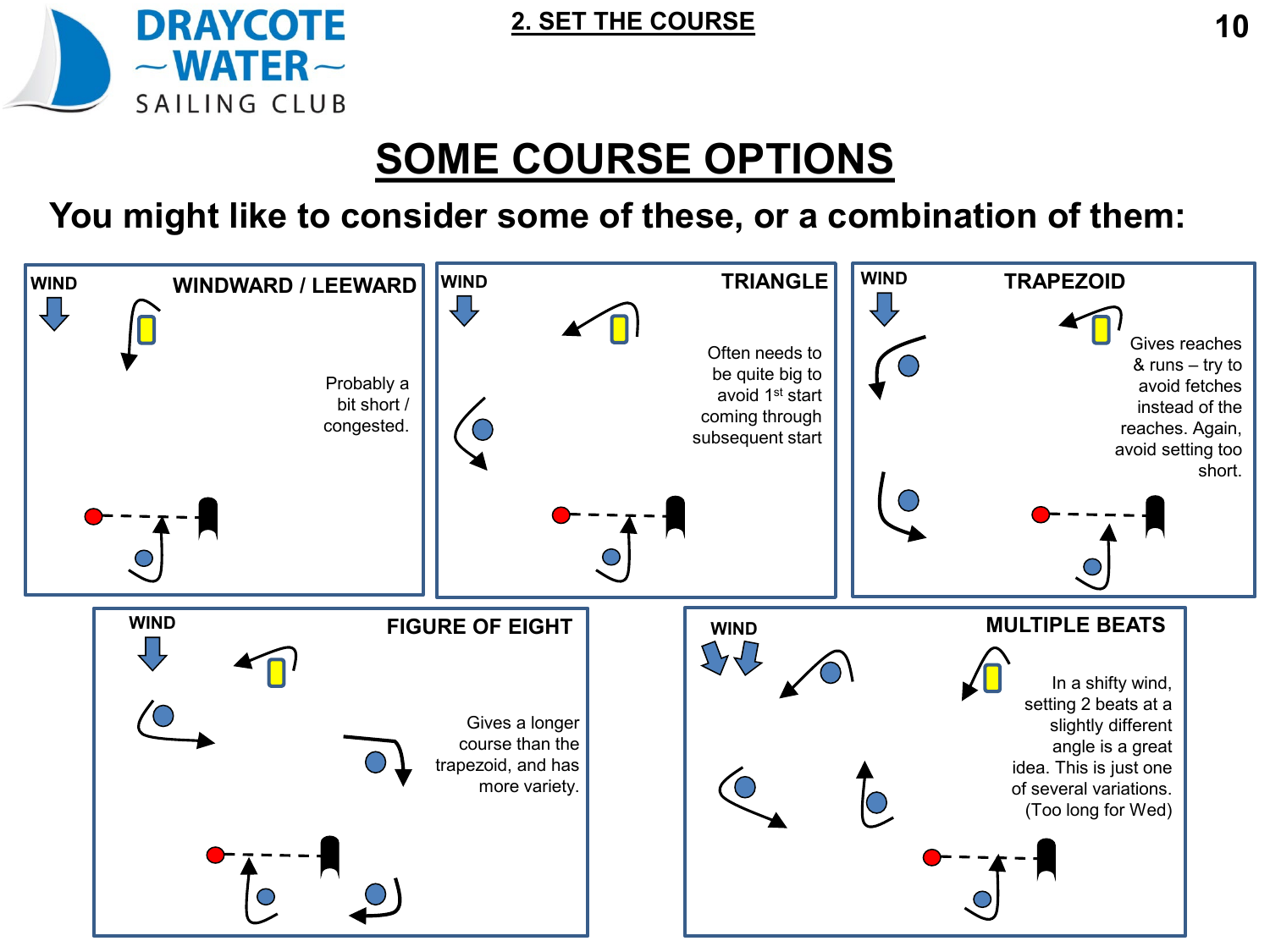

## **3. SET THE START LINE & PUT UP THE COURSE**

- **1. Anchor committee boat having checked the depth**
	- **No more than 10 metres deep** (particularly if windy)
	- **Let out ample chain: 3 x depth** (particularly if windy)
	- **Drop mud weight astern to stabilise boat**
- **2. Put up start line pole** (port gunwale) **with on-station flag** (green)
- **3. Ask bosun to drop start buoy & yellow mark** (if using)
- **4. Instruct them to drop red start buoy** ideally giving very slight port bias & a length of 1.5 x number of boats in largest fleet x their boat length
- **5. Put up the course, with each buoy in the right colour** (red leave to port, green to starboard)
	- **The start mark & gate at the end of the lap are already there**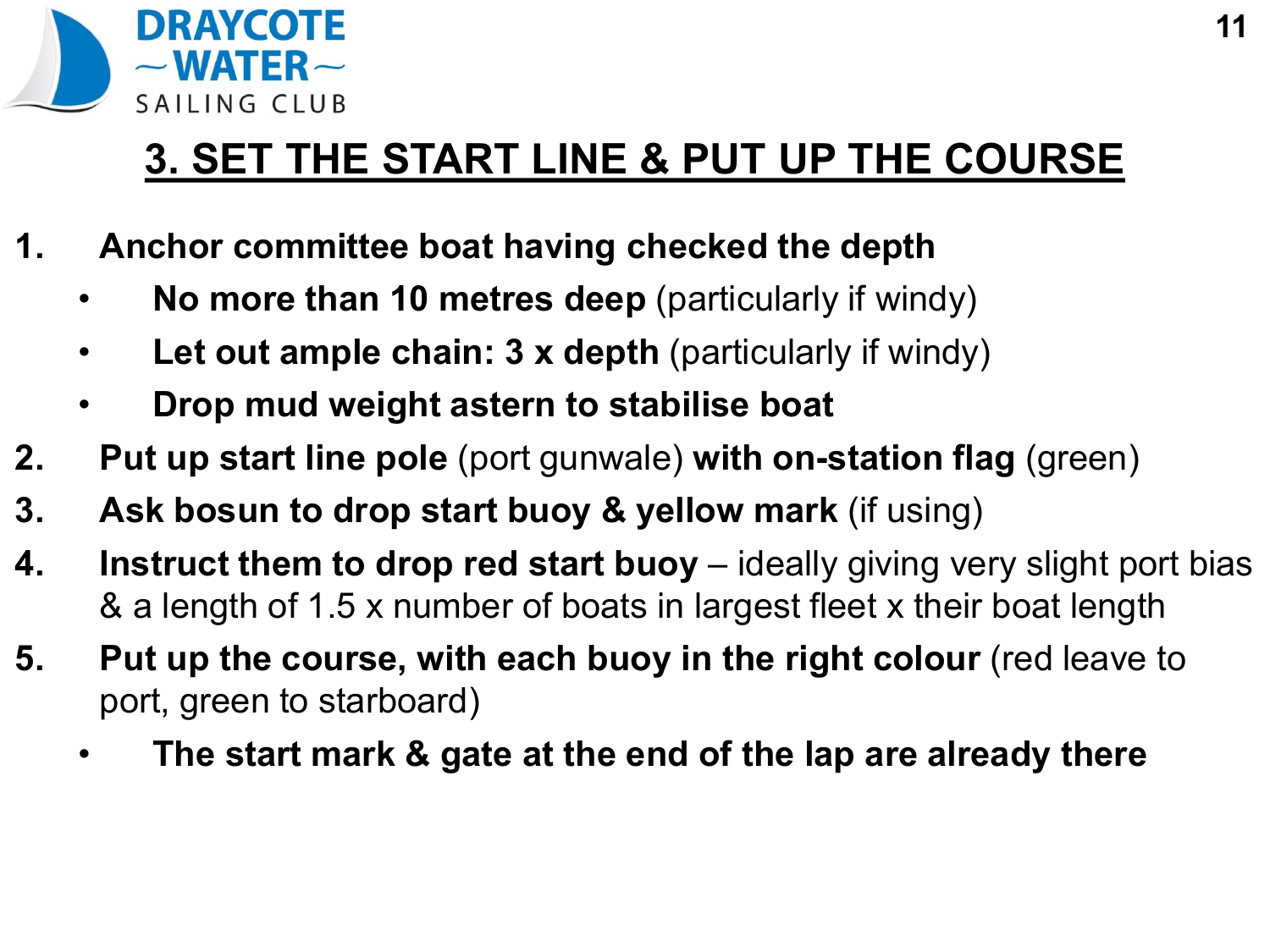

### **3. SET THE START LINE & PUT 12 UP THE COURSE**

## **POSTPONEMENT**

**You may postpone a race at any stage before the FIRST starting signal, either** 

**ashore or from the committee boat, for a variety of reasons:**

- **Usually when the wind is either too strong, too light or too unstable for you to run a fair race** (you would often do this onshore)
- **Or when you just aren't ready in time**
- **Or there is a major wind shift which makes a mockery of your course**



If postponed from committee boat: Start sequence 1 minute later

**You can clarify your postponement by raising under it: Flag H** (signals ashore)**; Flag A** (no more racing); **Numeral Pennant** (no. of hours postponed)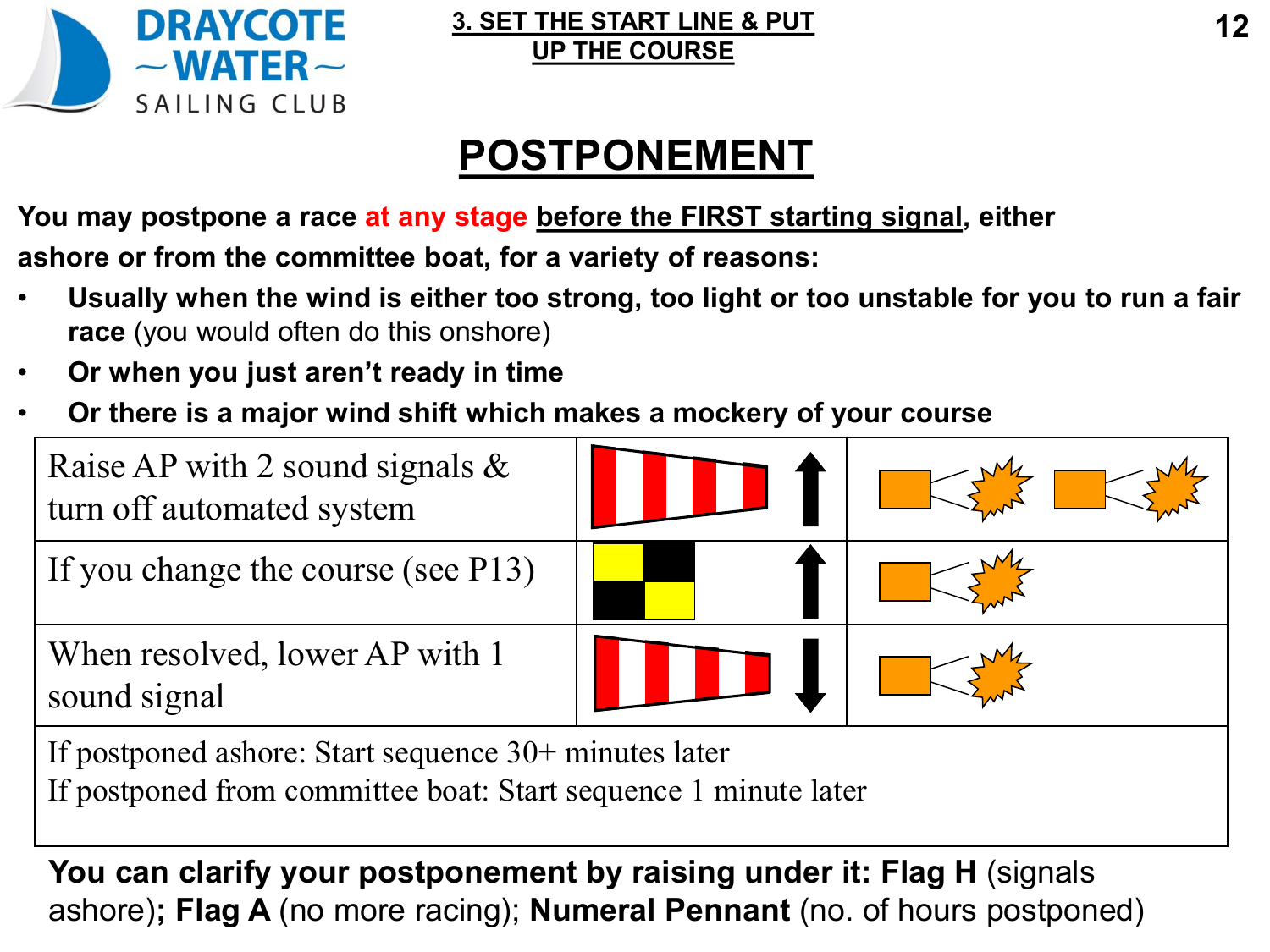

## **CHANGING THE COURSE**

- **Sometimes it will be necessary to change the course after you have displayed it, if:**
- **There is a major wind shift which makes a mockery of your course**
- **You spot that you put the course up wrong**
- **You must do this BEFORE you start the start sequence OR POSTPONE the start sequence to do it**

| Take down the original course                                      |  |
|--------------------------------------------------------------------|--|
| Put up the new course                                              |  |
| As you display the new course,<br>raise Flag L with 1 sound signal |  |
| Keep flag L raised till the finish of<br>the race                  |  |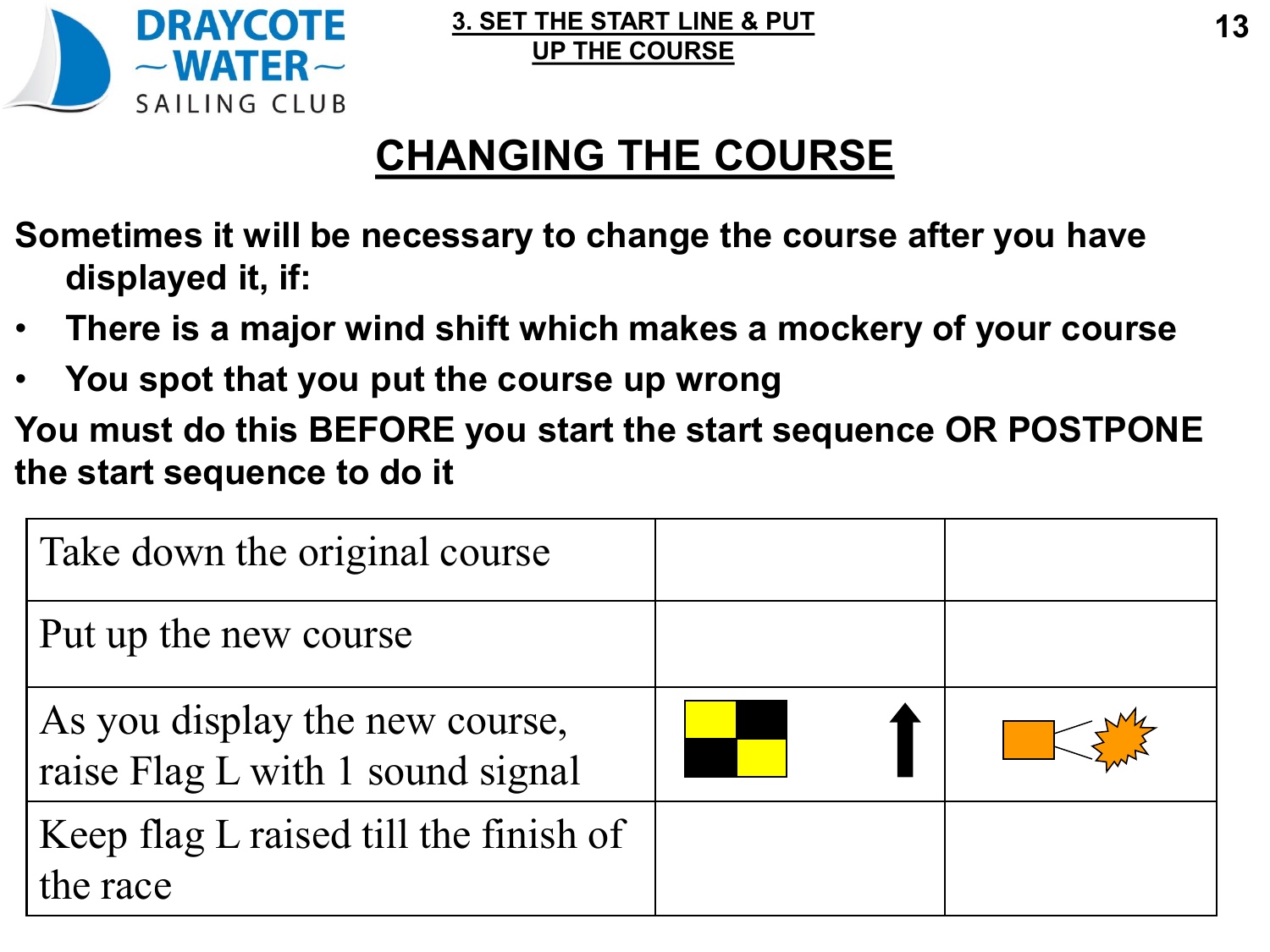

## **4. RUN THE SEQUENCE**

**Start sequence is now fully automated with lights, hooter & start numbers**

- **Once started, it will cycle through successive starts until it is turned off**
- **1) Check stopwatch(es) set to (-)5 minutes** (see P6) **& start the stopwatch**
- **2) Turn on Power Switch** (before stopwatch reaches 4.30)
- **3) At 4 mins, press Start Sequence button** (sequence will now run automatically)
- **4) Stopwatch will now count up to zero at Start 1 & continue up**
- **5) Look along the line at each start to see if anyone is over. If one or more boats over, press the Extra Hooter button:**
	- **- Once** (Individual) **& raise Flag X or**
	- **- Twice** (General) **& First Substitute** (see page 17 for more details)
- **6) If there's a General Recall, leave sequence to continue & flagged fleet will have their start after the other fleets, make a note of the start**
- **7) Turn off system when all fleets have started**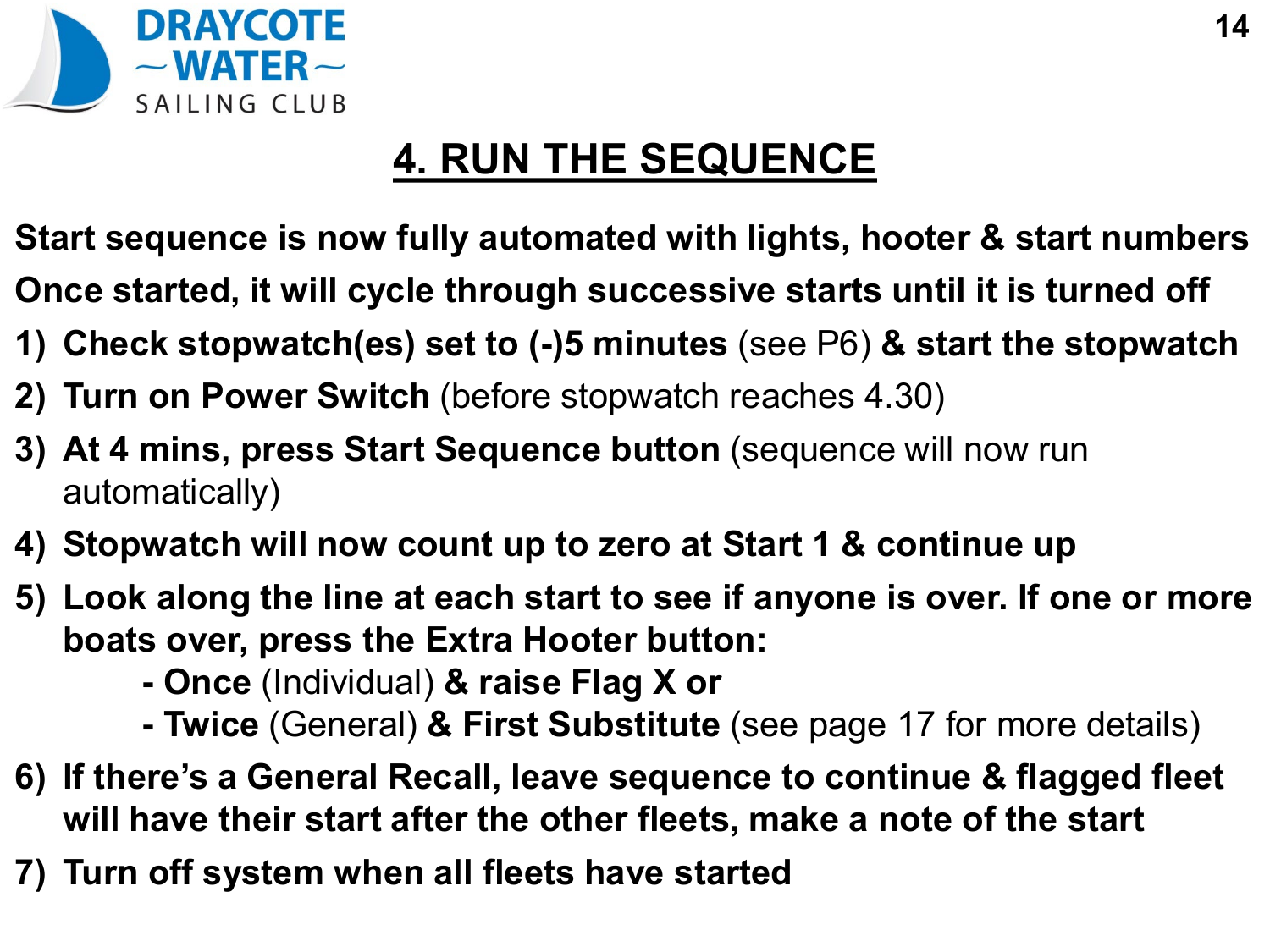

### **4. RUN THE SEQUENCE 15**

## **THE SEQUENCE**

| <b>Draycote Race Starting System</b>                                                                                       |                 |                            |                 |             |  |  |
|----------------------------------------------------------------------------------------------------------------------------|-----------------|----------------------------|-----------------|-------------|--|--|
| <b>Time</b>                                                                                                                | Light<br>(Flag) | <b>Sound</b>               | <b>Start No</b> |             |  |  |
| When boat is<br><b>On Station</b>                                                                                          |                 |                            |                 |             |  |  |
| -5 mins                                                                                                                    |                 | Start stopwatch at -5 mins |                 |             |  |  |
| -4 mins                                                                                                                    |                 |                            |                 |             |  |  |
| -3 mins                                                                                                                    |                 |                            |                 |             |  |  |
| -2 mins                                                                                                                    |                 |                            |                 |             |  |  |
| -1 mins                                                                                                                    |                 |                            |                 |             |  |  |
| $0 \text{ mins}$                                                                                                           |                 |                            | $\overline{2}$  | 1st start   |  |  |
| 1 mins                                                                                                                     |                 |                            |                 |             |  |  |
| 2 mins                                                                                                                     |                 |                            |                 |             |  |  |
| 3 mins                                                                                                                     |                 |                            | 3               | $2nd$ start |  |  |
| Sequence continues automatically until all starts have<br>been completed. Turn off system once all fleets have<br>started. |                 |                            |                 |             |  |  |

**Points to Note:**

- **1. Starting Sequence is fully automated**
- **2. Incorporates Lights, Hooter & Start Numbers**
- **3. No need for flags** (apart from the Green On Station Flag)**, pressing hooters or changing Start Numbers**
- **4. Your key tasks are to**
- start stopwatch at -5 mins
- **start Sequence at -4 mins**
- watch the line for boats over at each **start**
- **5. Once started, the Sequence will continue until you turn it off**
- **6. Start Number is indicated on the starboard side of the Committee boat**
- **7. Should automatic system fail, replace the lights with flags** (box with these coloured flags will be kept inside the Committee Boat just in case)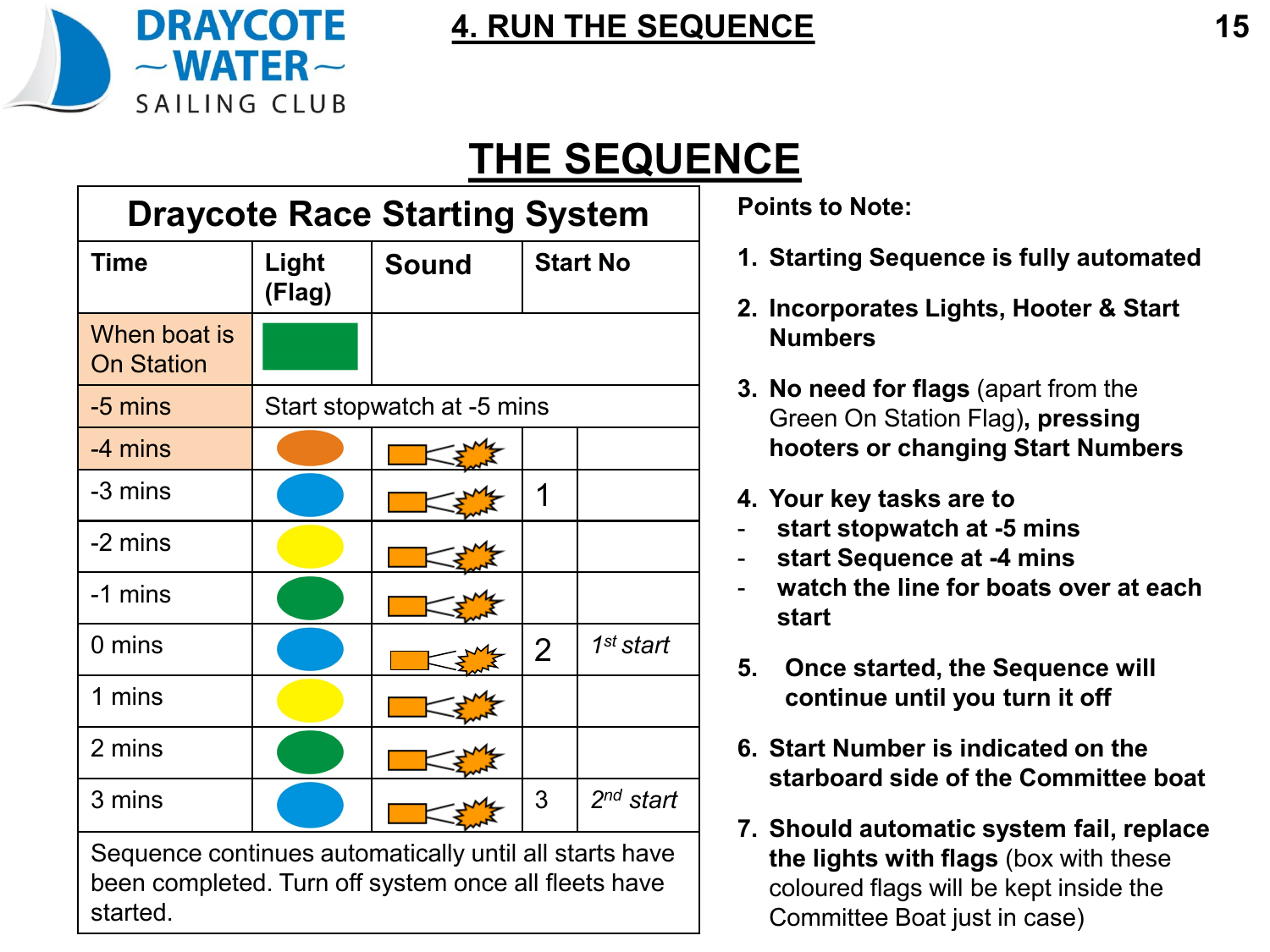

### **TIMINGS**

| <b>Sunday Race 1</b> |                       | <b>Not Before</b> | <b>Sunday Race 2</b> |                       | <b>Not before</b> |
|----------------------|-----------------------|-------------------|----------------------|-----------------------|-------------------|
| <b>Warning</b>       |                       | 11.00             | Warning              |                       | 13.15             |
| Preparatory          |                       | 11.01             | Preparatory          |                       | 13.16             |
| Start 1              | Fireball              | 11.04             | Start 1              | Fireball              | 13.19             |
| Start 2              | <b>Flying Fifteen</b> | 11.07             | Start 2              | <b>Flying Fifteen</b> | 13.22             |
| Start 3              | Laser / ILCA          | 11.10             | Start 3              | Aero 5, 6, 7, 9       | 13.25             |
| Start 4              | Menagerie             | 11.13             | Start 4              | Menagerie             | 13.28             |
| Start 5              | Aero 5, 6, 7, 9       | 11.16             |                      |                       |                   |

| Wednesday      |                                                 | <b>Not before</b> |
|----------------|-------------------------------------------------|-------------------|
| <b>Warning</b> |                                                 | 19.00             |
| Preparatory    |                                                 | 19.01             |
| Start 1        | PY 1100 & below (incl. Fireball)                | 19.04             |
| Start 2        | <b>Flying Fifteen</b>                           | 19.07             |
| Start 3        | Laser, Laser Radial, Laser 4.7                  | 19.10             |
| Start 4        | PY 1101 & above (incl. Solo), Aeros (5, 6, 7,9) | 19.13             |
|                |                                                 |                   |

**First 2 & last 2 Weds** Racing starts 30 minutes earlier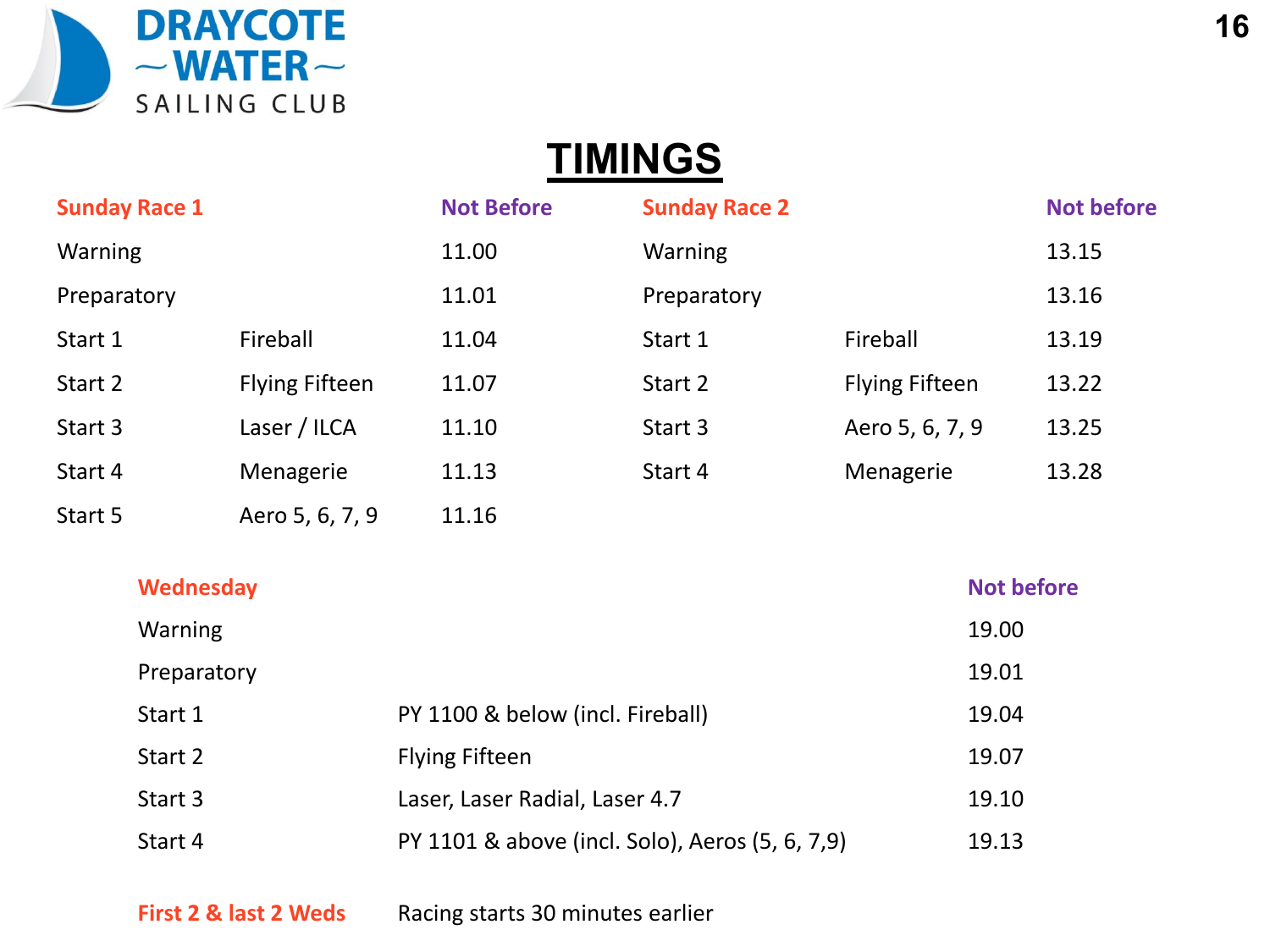

## **PREMATURE STARTERS**

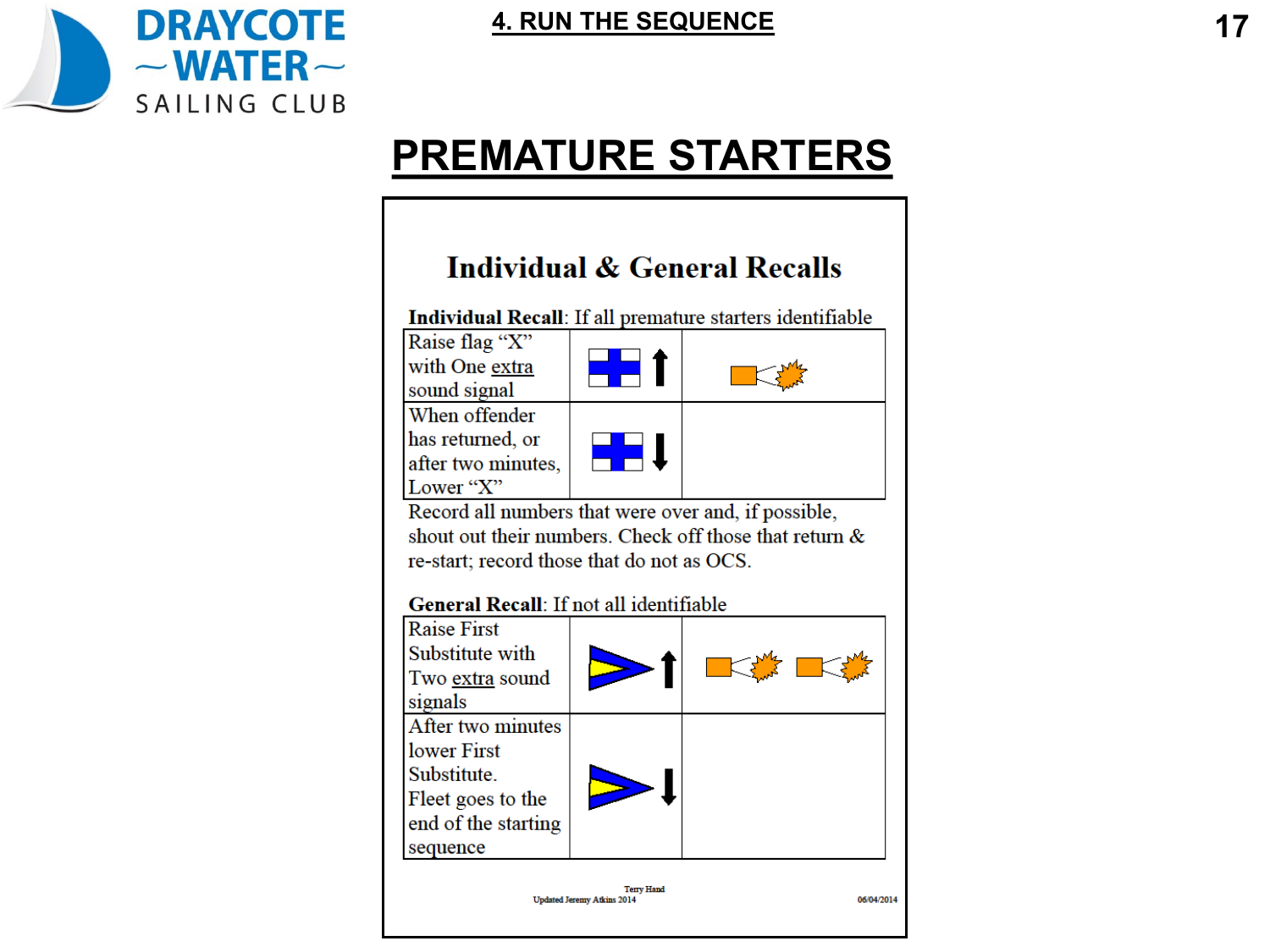



## **ABANDONMENT**

**You may abandon a race at any stage after the first starting signal, for a variety of reasons:**

- **Usually when you are instructed by the bosun to abandon a race because of the conditions**
- **Or because a major wind shift which makes a mockery of the race**



**You can clarify your abandonment by also raising Flag H** (signals ashore) **or Flag A** (no more racing)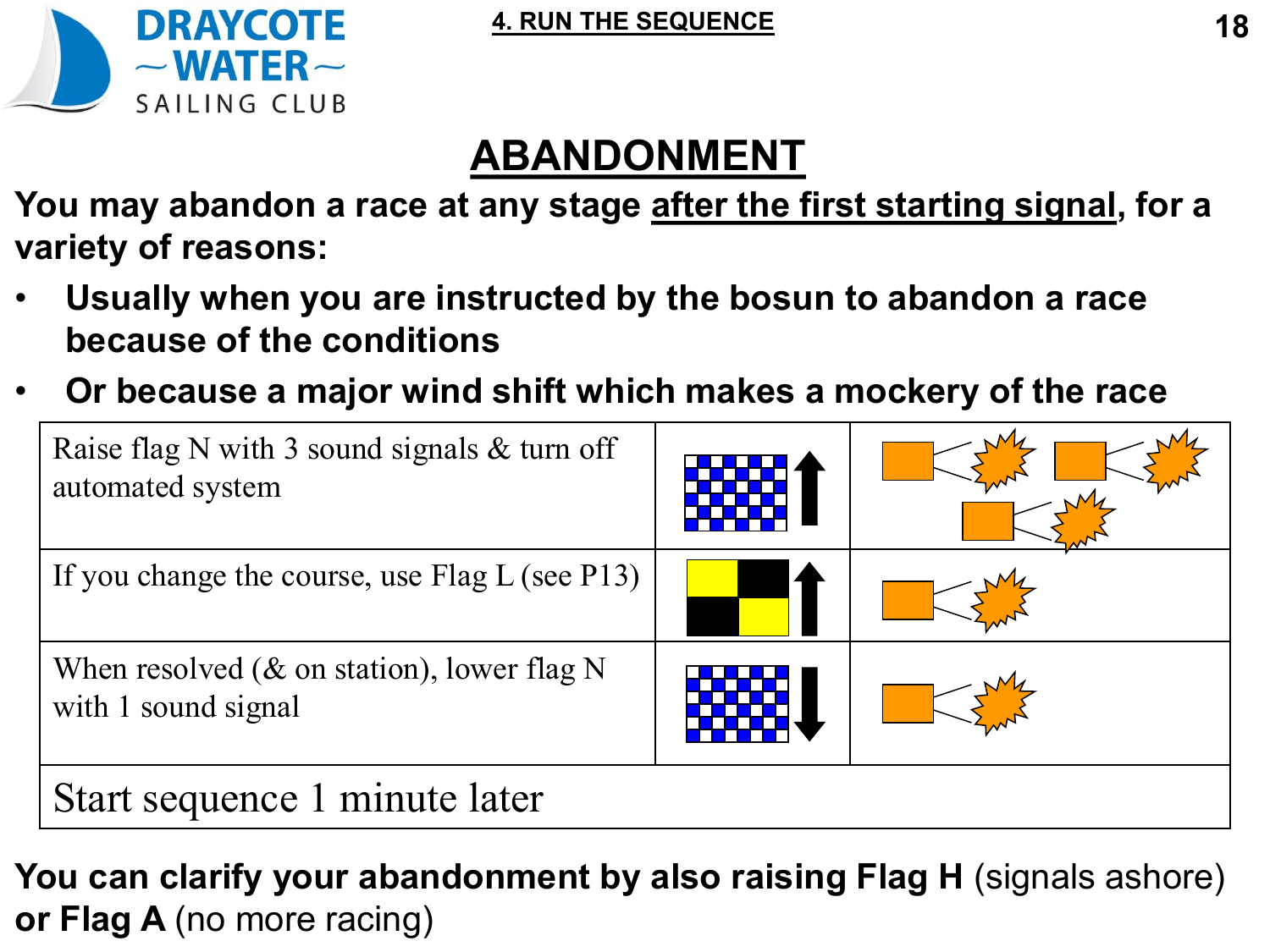

### **5. RECORDING BOATS EACH LAP**

- **Using the Lap / Finishing Sheet:**
- **Record every boat** (& its time from the stopwatch) **as it goes through the gate each lap in the order it goes through** (no need to keep fleets separate)
- **Just keep recording them in order – you don't need to find the last time they went through, just write them down on the next line**

|   | <b>Class</b> | Sail No | <b>STOPWATCH TIME</b><br>(hrs:mins:secs) |
|---|--------------|---------|------------------------------------------|
|   | 505          | 3967    | 18:02                                    |
|   | <b>29er</b>  | 7523    | 18:50                                    |
| 3 | Blaze        | 235     | 20:25                                    |
| Δ | Aero 9       | 267     | 21:10                                    |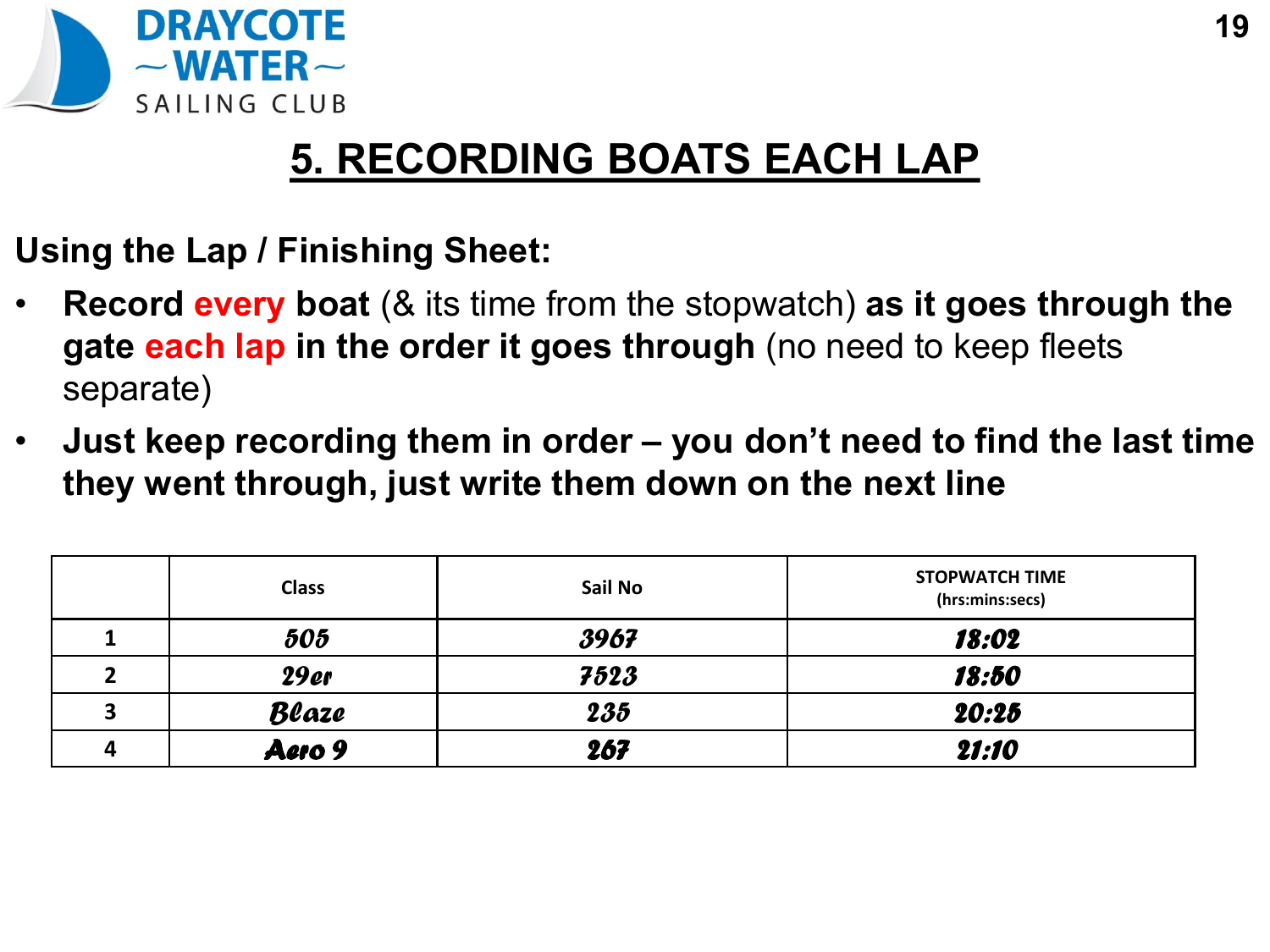



## **6. FINISH THE RACE**

- **1. Decide when you are going to shorten** (taking into account if the wind is dying or light fading & instructions from the Club Manager / Bosun) **– no need to worry about fleets, you just shorten everyone**
- **2. Turn on the Power Switch to ready the system at least 20 seconds before you plan to finish the racing**
- **3. As the first boat you wish to shorten approaches the line** (& all boats ahead have crossed the line)**, press the Shorten Course button. This will sound two hoots & display a fixed blue & flashing yellow lights**
- **4. Press the Extra Hooter button to finish the first boat. There is no need to hoot subsequent boats**
- **5. Carry on writing down each boat** (& its time from the stopwatch) **as it goes through the finishing line on the Lap / Finishing sheet**

**BUT consider finishing the very slow boats before you shorten everyone else if they would take ages to finish – just record their time – no need for hoots or flags**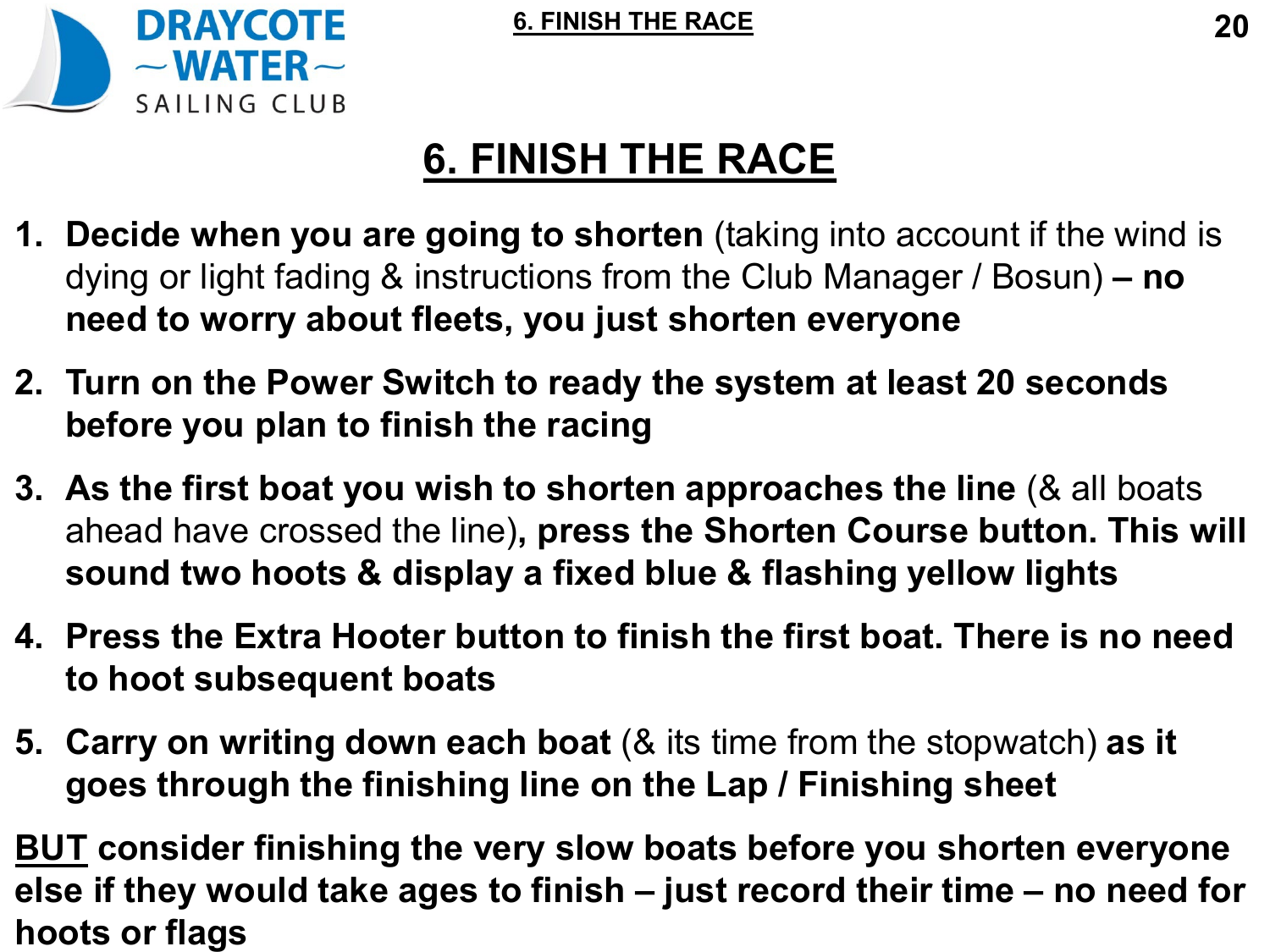

### **7. BETWEEN RACES – SUNDAYS**

### **AFTER RACE 1**

- **1. Leave the Committee Boat on the water & call the bosun to take you in**  – BUT don't leave the Committee Boat unmanned if it is windy – bring it in
- **2. Collect Race 1 signing on sheets**
- **3. Put out new signing on sheets:** Race 2: 4 sheets
- **4. Talk to people about the course, get feedback**
- **5. Preferably set a different course for Race 2**

### **AFTER RACE 2**

**1. Collect Race 2 signing on sheets**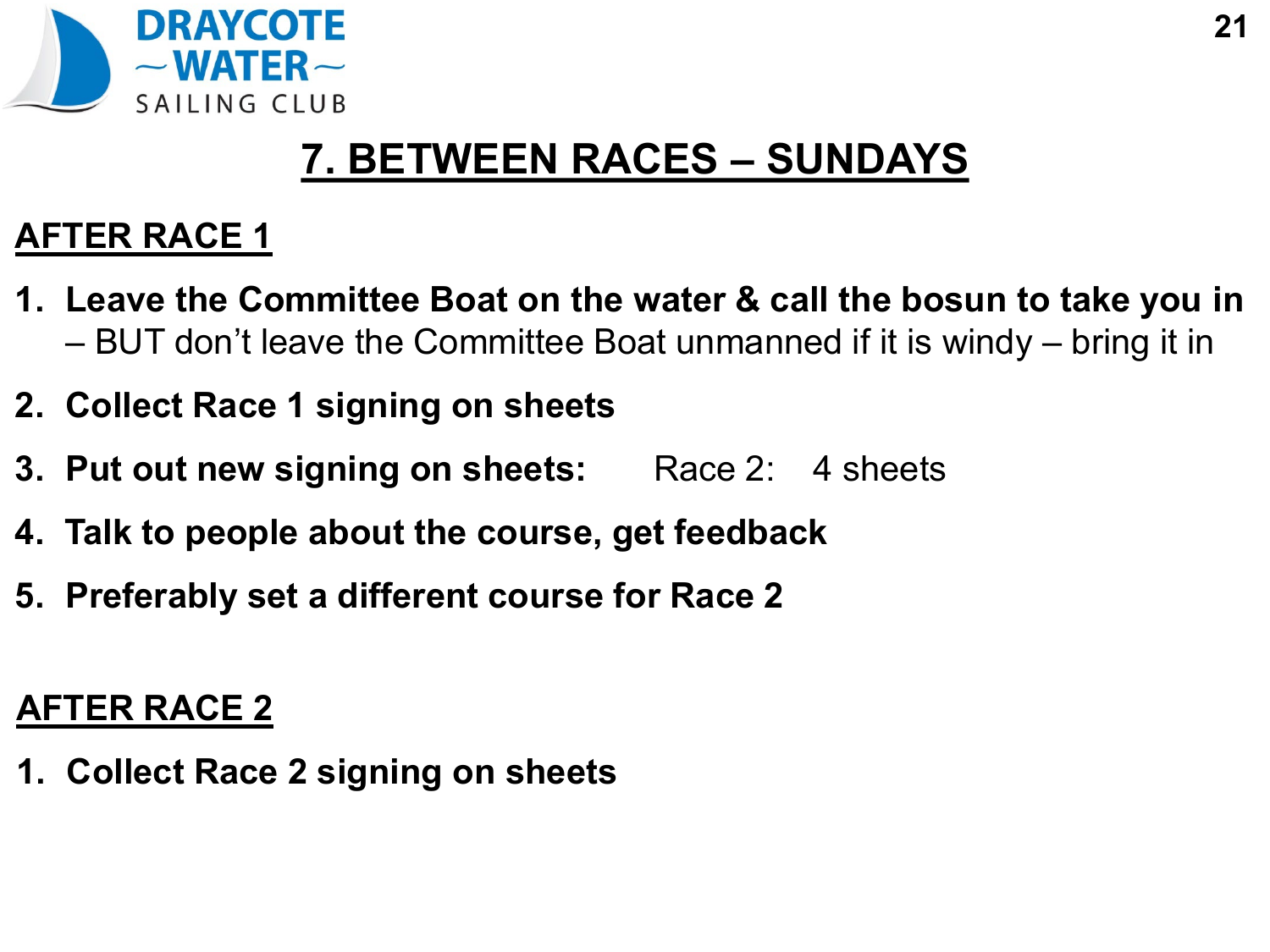

## **8. PRODUCE THE RESULTS**

### **Don't just leave the Lap / Finish sheet**

- **1. Signing on sheets: record if there was a general recall & transfer finish time from Lap / Finish sheet into 'Stopwatch Time' col. for each boat**
	- **No need to work out actual time racing**
	- **Just record the time on the stopwatch**
	- **The handicap results person will take off time before their start**
- **2. Go back though the Lap / Finish sheet counting the number of times each boat went through the line** (including at the finish) **& record this in the 'No. of Laps' column on the signing on sheet for each boat** (suggest you put a tick against each one you count on the Lap / Finish sheet)
- **3. Repeat for all the finishers until all lines on Lap / Finish sheet ticked**
- **4. Leave these in the OD box with the completed Duty Officer's Report**

| <b>Boat Class</b> | Sail No               | Helm             | Crew | Declare      | No. of  | Stopwatch |
|-------------------|-----------------------|------------------|------|--------------|---------|-----------|
|                   |                       |                  |      |              | $laps*$ | Time*     |
| $JLCA$ 7          | <i><b>3330000</b></i> | Andrew Smith     |      | Andrew Smith |         | 45:23     |
| <b>JICA</b> 6     | 4440000               | <b>Alex Soot</b> |      | Alex Soot    |         | 51:26     |
| JICA 4            | 736594                | Brian Sweep      |      | Brian Sweep  |         | 51:27     |
| <b>JLCA</b>       | 7802938               | Rachel Sooty     |      | Rachel Sooty |         | 53:26     |